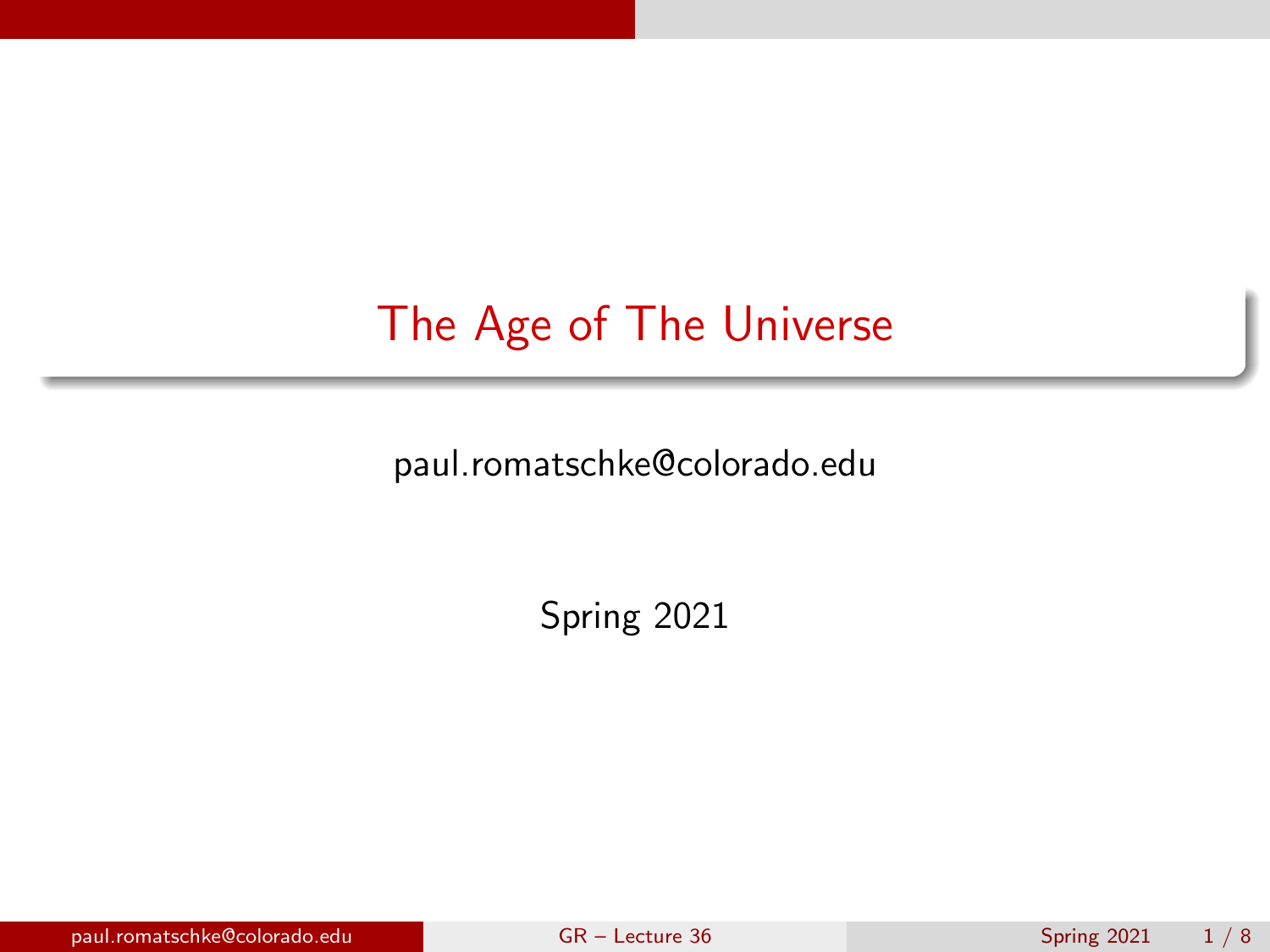#### Review

- In lecture 35, we found the Friedmann equations for cosmology
- Using the shorthand notation  $H(t) \equiv \frac{\dot{a}(t)}{a(t)}$  $\frac{d(t)}{a(t)}$  these are

<span id="page-1-0"></span>
$$
\partial_t \epsilon + 3(\epsilon + p)H = 0
$$
,  $3\left(H^2 + \frac{\kappa}{a^2}\right) = 8\pi G \epsilon$ . (36.1)

These equations describe the dynamics of a spacetime with FLRW metric

<span id="page-1-1"></span>
$$
ds^{2} = -dt^{2} + a(t)^{2} \left( \frac{dr^{2}}{1 - \kappa r^{2}} + r^{2} d\Omega^{2} \right), \qquad (36.2)
$$

where  $\kappa = -1, 0, 1$ 

 $\bullet$  In this lecture, we focus on solutions to [\(36.1\)](#page-1-0) describing an expanding universe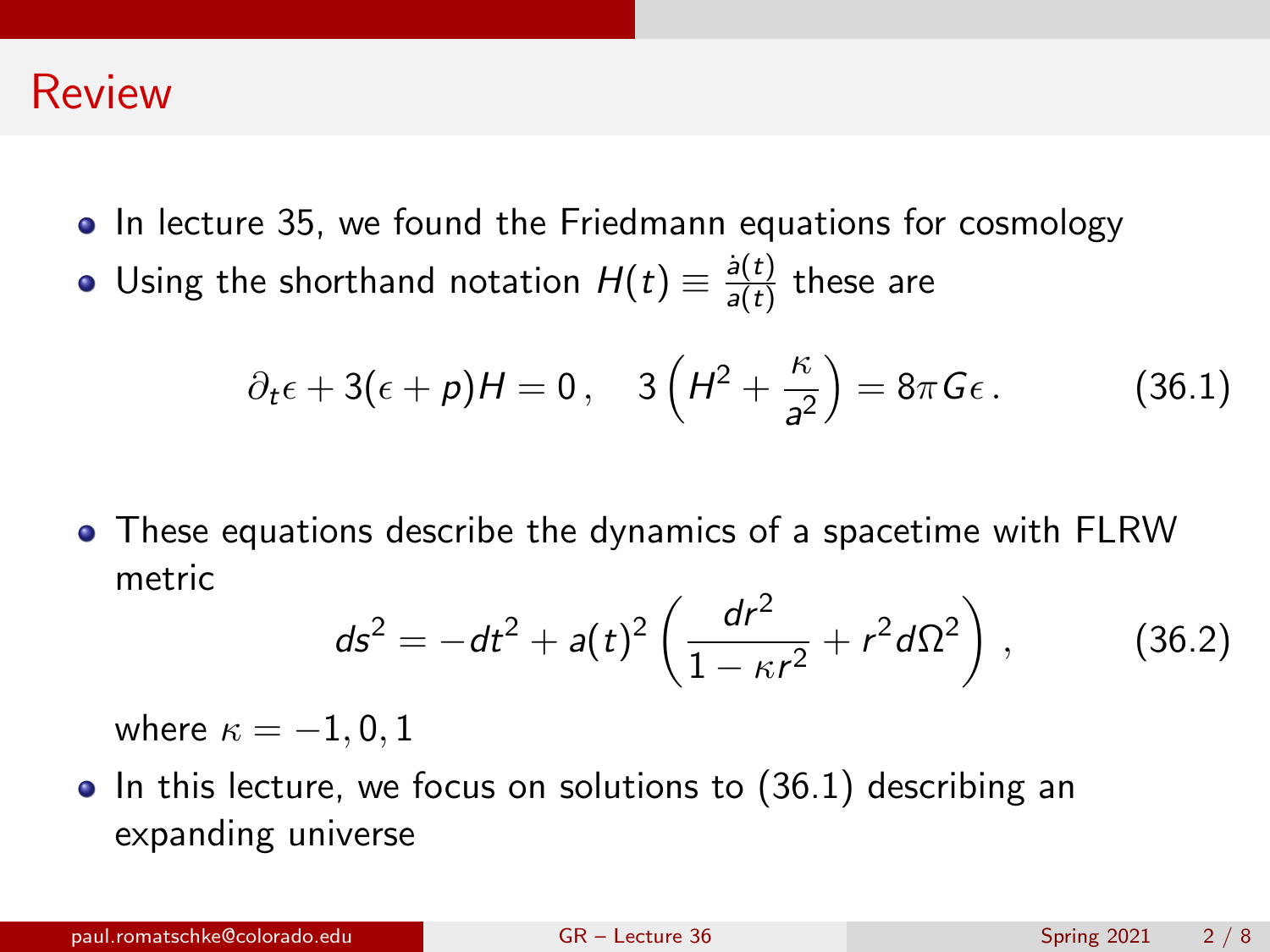## Scale Factor

- Let's first take another look at the FLRW metric [\(36.2\)](#page-1-1)
- For flat space  $\kappa = 0$ , the distance between two points with  $dt = 0$  is given by

$$
(\Delta x)^2 = a(t)^2 (dr^2 + r^2 d\Omega^2)
$$
 (36.3)

• For a line at fixed angle  $d\Omega = 0$ , so

$$
\Delta x = a(t)\Delta r \tag{36.4}
$$

- $\bullet$  This means the distance  $\Delta x$  between two points is proportional to  $a(t)$
- $\bullet$  We call  $a(t)$  the scale factor of the universe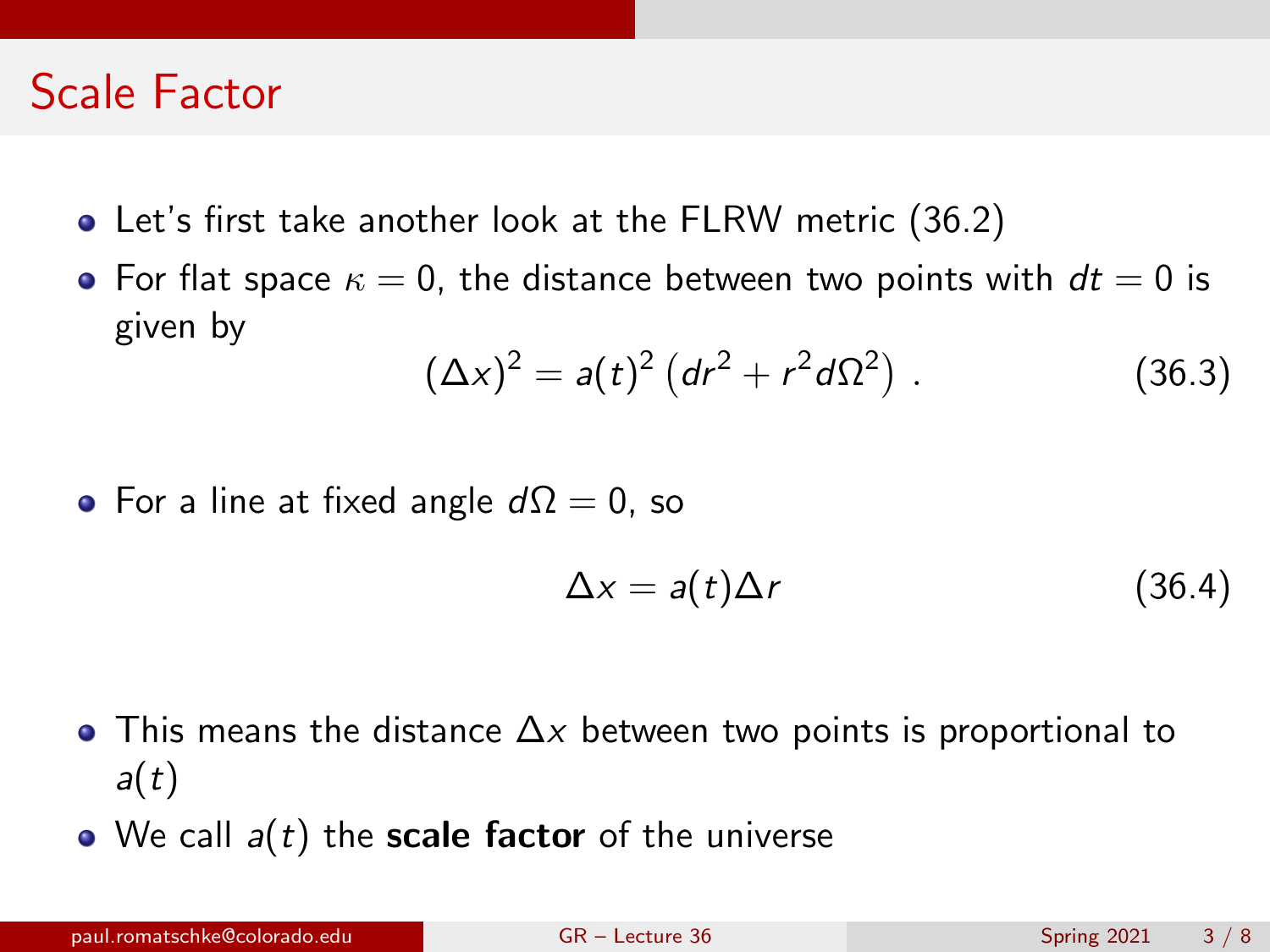#### Hubble constant

- Let's Taylor expand  $a(t)$  around some time  $t \simeq t_0$
- One gets

$$
a(t) = a(t - t_0 + t_0) = a(t_0) + (t - t_0)\dot{a}(t_0) + \frac{(t - t_0)^2}{2}\ddot{a}(t_0) + \ldots
$$
\n(36.5)

• Dividing by  $a(t_0) \neq 0$  and re-arranging gives

$$
\frac{a(t)}{a(t_0)} = 1 - (t_0 - t) \frac{\dot{a}(t_0)}{a(t_0)} - \frac{(t_0 - t)^2}{2} \left( -\frac{\ddot{a}(t_0)}{a(t_0)} \right) + \dots \quad (36.6)
$$

We defined  $H(t)=\frac{\dot{a}(t)}{a(t)}$  so  $H_0\equiv\frac{\dot{a}(t_0)}{a(t_0)}$  $\frac{a(t_0)}{a(t_0)}$  is the **Hubble constant**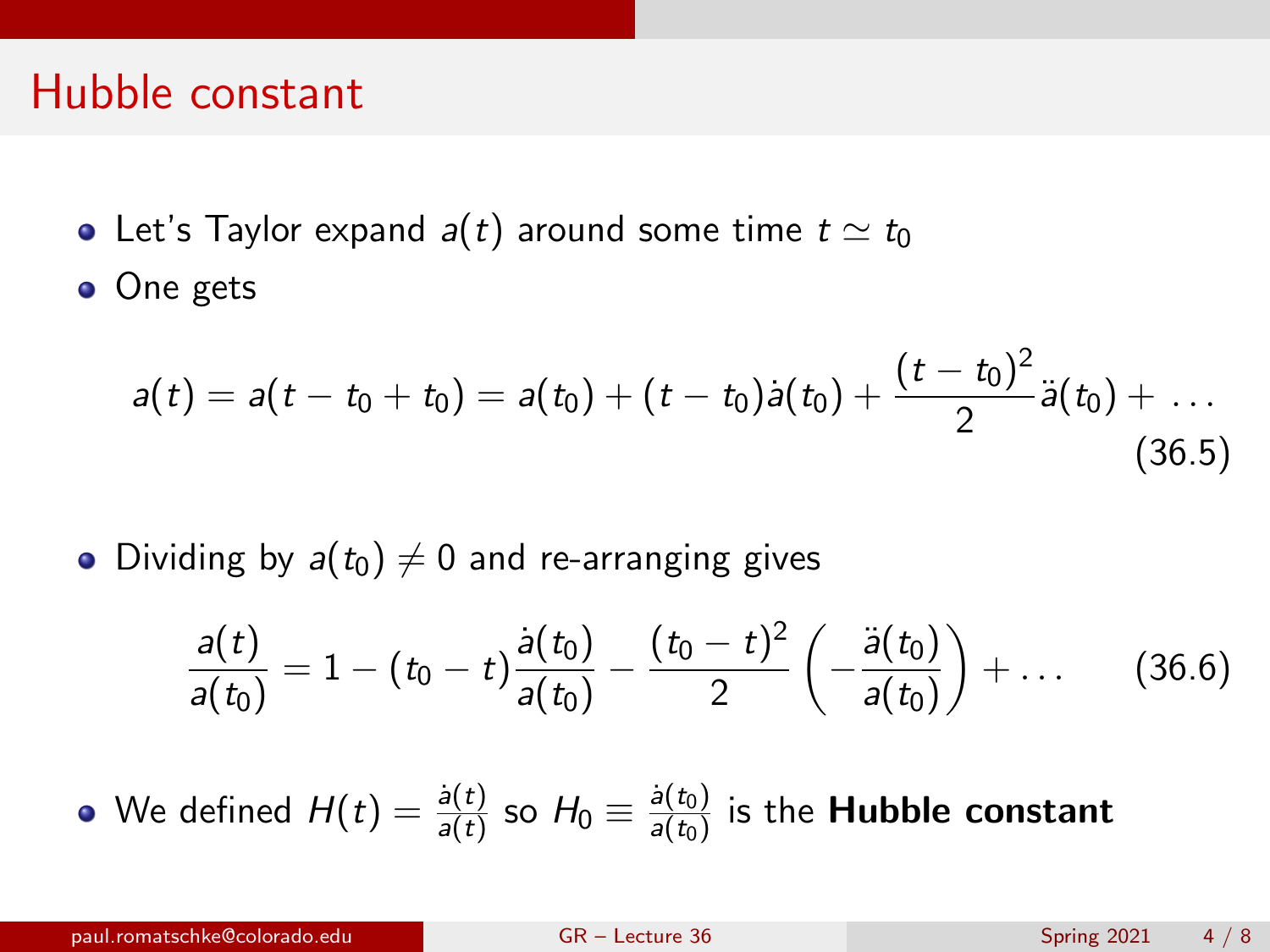#### Deceleration parameter

**•** Let's further define

$$
q_0\equiv -\frac{1}{H_0^2}\frac{\ddot{a}(t_0)}{a(t_0)}
$$

 $\bullet$  We will call  $q_0$  the deceleration parameter

(36.7)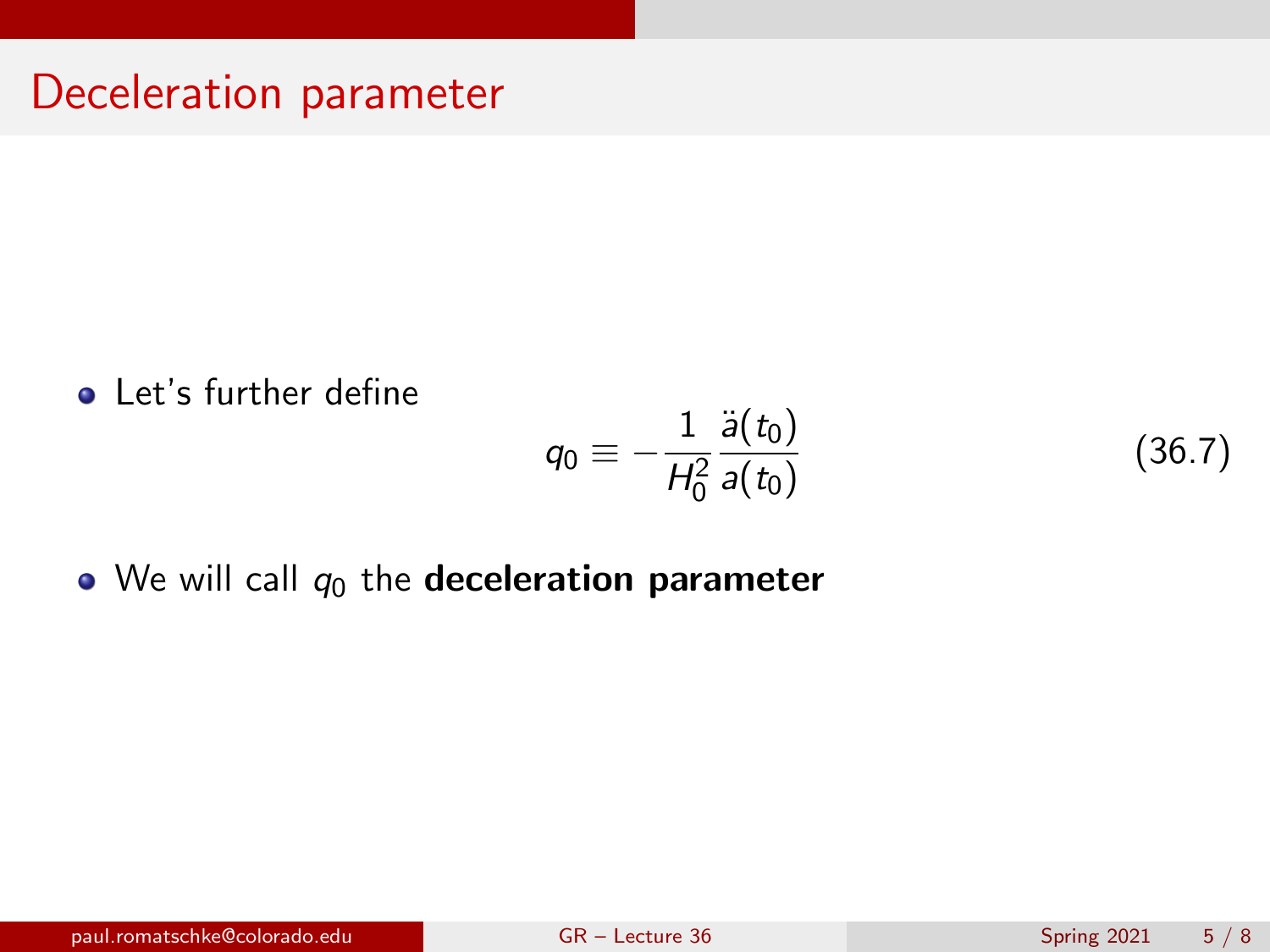## Expanding Universe

• In terms of these, we have

$$
\frac{a(t)}{a(t_0)} = 1 - (t_0 - t)H_0 - \frac{(t_0 - t)^2}{2}q_0H_0^2 + \dots
$$
 (36.8)

If to is **today** and  $t < t_0$  is in the past then

$$
\frac{a(t)}{a(t_0)} = 1 - (t_0 - t)H_0 - \frac{(t_0 - t)^2}{2}q_0H_0^2
$$
 (36.9)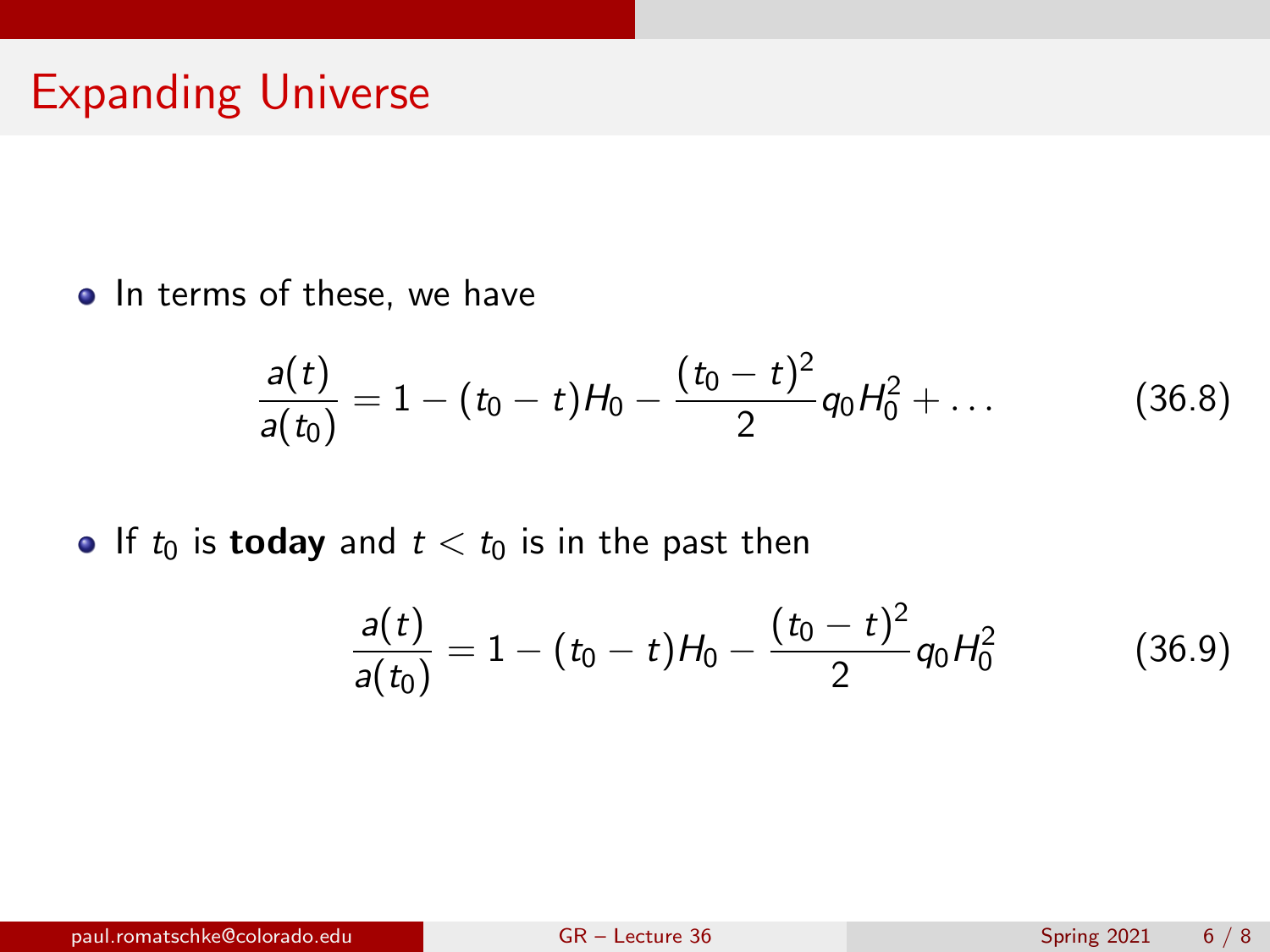## The Age of The Universe

• If we approximate by linear term

$$
\frac{a(t)}{a(t_0)} \simeq 1 - (t_0 - t)H_0 \tag{36.10}
$$

- At the beginning of the universe  $t = 0$
- At the beginning of the universe  $a(0) = 0$ , so

$$
0 = 1 - t_0 H_0 \tag{36.11}
$$

• This gives us the age of the universe as

$$
t_0 = \frac{1}{H_0} \,. \tag{36.12}
$$

• It is also known as "Hubble time"

paul.romatschke@colorado.edu [GR – Lecture 36](#page-0-0) Spring 2021 7 / 8